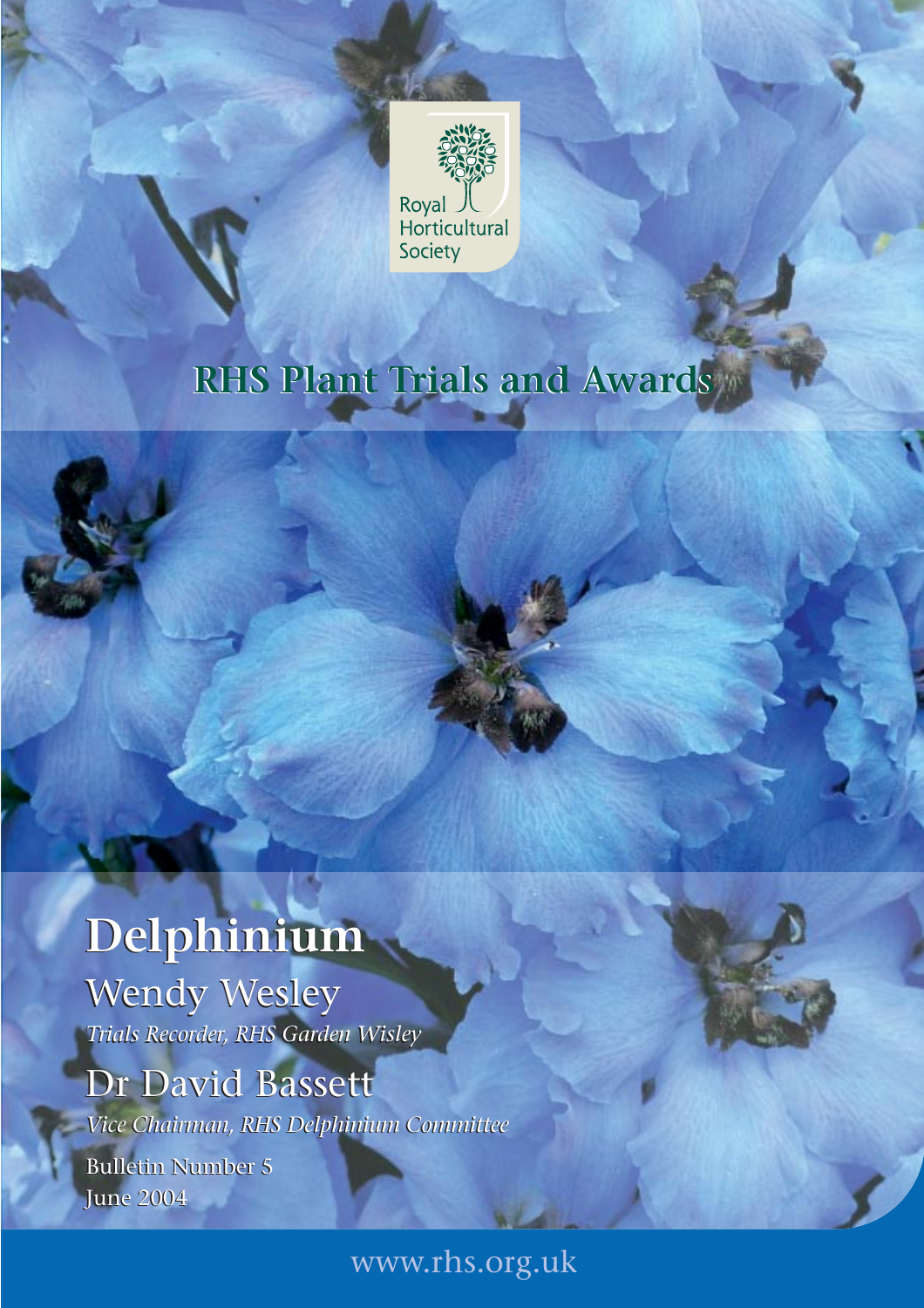## RHS Trials of *Delphinium*

**Delphiniums, named by ancient Greeks for the shape of the developing buds which are reminiscent of dolphins, are highly decorative structural perennials worthy of their place in any mixed border. They are easy to grow and available in a broad palette, from white and cream, through shades of pink and every possible hue of blue and purple. Previously dubbed 'Queen of the Border', the title continues to be well deserved.**

#### **Background**

The majority of entries in trial are *Delphinium elatum* hybrids, the remainder being belladonna hybrids. Victor Lemoine produced the initial *D. elatum* cultivars by hybridisation in France, during the middle of the 19<sup>th</sup> century. Plants were brought to England by James Kelway in 1859, further development continuing until the late 1920's. Charles Langdon in partnership with John Blackmore, ran breeding programmes from early to mid 20<sup>th</sup> century and their nursery continues to be the major source of delphiniums. Dedicated amateur growers have done much of the more recent work of hybridisation in this country, from the 1970s to the present day, and as such are the source of new additions to ongoing RHS trials.

## **Delphinium flower structure**

Most delphiniums cultivated in gardens have their flowers arranged in a raceme or spike composed of many individual florets. A number of secondary flowering sidespikes generally develop from leaf joints below the main bloom and extend the flowering period.

#### **Floret structure**

The individual floret of a cultivated delphinium shares common structural features with the floret of its wild ancestor. This can be seen in *Delphinium elatum*, a plant of the European Alps, generally considered to be one of the species from which garden delphiniums are derived. As seen in the picture, the components that make the flowers so colourful are the five sepals. Two pairs of petals form the eye at the centre of the floret and commonly differ in colour from the sepals. The upper petals extend behind the flower into nectaries that fit side by side inside the characteristic spur of the uppermost sepal. A typical wild delphinium flower like this, with five coloured sepals is said to be single.

## **1** spur 5 sepals nectaries stamens upper petals lateral petals

#### **Belladonna delphiniums**

This group of plants in the trial have single flowers with the simple structure shown **(1)**. They are thought to originate from hybrids between cultivated garden delphiniums and cultivated forms of *D. grandiflorum* with single flowers. The first belladonna delphiniums were sterile but this is not always true of cultivars now included in the group. They tend to have a highly branched inflorescence, with the sidespikes comparable in importance to the primary raceme. This structure results in floriferous plants suitable for garden display. These plants also readily develop a second set of flower stems and flower again in late summer.

#### **Elatum hybrids**

Most delphiniums included in the trials are selected clones of cultivated delphiniums that are of hybrid origin, the most important ancestor probably being *D. elatum*. Such elatum hybrids have been selected over many generations for desirable flower characteristics **(2)**.

The plants tend to be larger and have more flowers than their wild ancestors, the result of being tetraploid, having twice as many chromosomes as their diploid ancestors. Also the individual floret normally has increased numbers of each characteristic component, usually having two layers of coloured sepals, an outer set of five and an inner set of eight. Such a flower is said to be semidouble **(3)**.

The eye also has extra petals and the nectaries are often exposed in the face of the flower rather than being hidden in the sepal spur **(4)**.





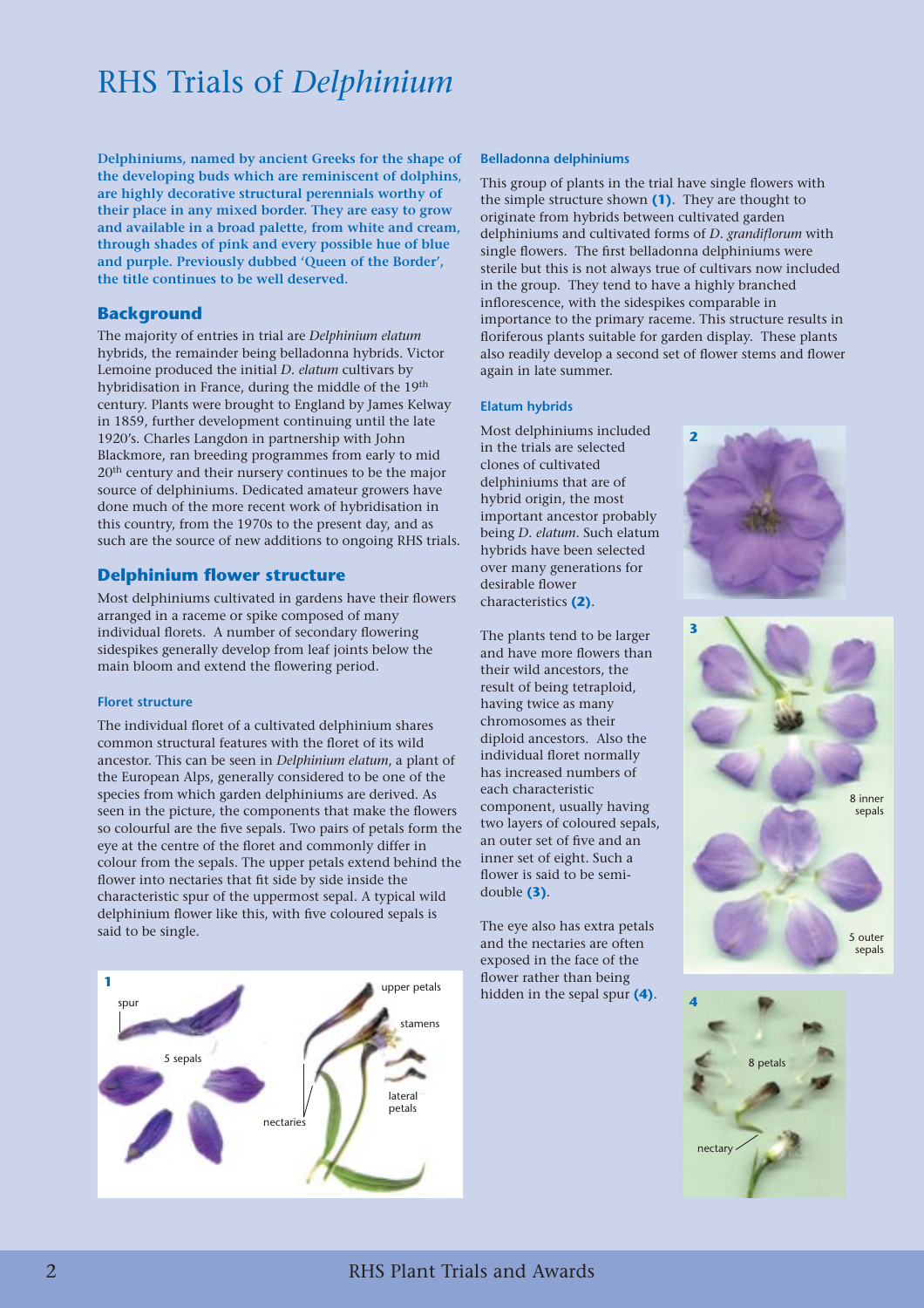

*D*. 'Susan Edmunds'

Some cultivars have double flowers with even more coloured bracts and often no clear distinction between sepals and petals, so that the flowers are eyeless. Such flowers may be sterile. (above)

**Delphinium trials** have been in progress at RHS Garden Wisley since 1916 (the first having over 200 entries), becoming an established feature from 1925. A new trial is planted every year, plants remaining in the ground for two years. After the trial they are lifted, overwintered and propagated from cuttings in readiness for replanting as necessary. New entries are supplied free of charge by their raisers/growers, who provide five young plants. The trial is judged during the second year when plants have been given time to become established and produce a good floral display. (below)



## **Objectives**

The aim is to compare and demonstrate a range of cultivars submitted by individuals and nurserypeople following preliminary examination by the Delphinium Committee, who ultimately assess their value for garden decoration. Those meeting the required standard receive the RHS Award of Garden Merit {AGM} and are included in every trial as standards for reference, whilst the remainder are undergoing assessment.

## **Assessment of cultivars for the AGM**

Delphiniums in the trial are hardy herbaceous perennials and the Committee therefore considers that cultivars worthy of the AGM should survive and give a good display in the garden for several years. This aspect is not directly tested by the trial because the plants are grown as biennials and are assessed in the second year, when they are mature and should be growing most vigorously. To ensure that AGM cultivars at least perform consistently despite variations in weather conditions from year to year, entries in the trial are awarded an AGM only if they have been judged to be of the required standard in three seasons, although not necessarily in consecutive years.

#### **Criteria**

#### **Elatum hybrids**

Entries are judged when their flowers are well developed and the following points are considered:

- A plant should have a substantial number of sturdy flowering stems of uniformly good quality, each with a primary bloom proportionate in size to the height of the plant and several sturdy sidespikes. Ideally, the blooms should be at least half the total height.
- Flowers should be of good quality and colour, semidouble or double. Florets should be arranged regularly along the stem and be of a size proportionate to the bloom. The sepals of florets should be of good substance with clear colours not unduly subject to fading or spotting. Semi-double florets should have a compact eye.
- Flowers should last well. Florets should not drop to pieces before blooms are near full development. Stems should be tough enough to support the flowers during wet weather and the plants should not be excessively tall.
- Plants should not show signs of disease, e.g. undue susceptibility to mildew or indication of virus infection.

#### **Belladonna delphiniums**

Similar criteria apply for Belladonna Group cultivars with single flowers, although greater attention is given to the extent of stem branching in view of the smaller primary bloom. The extent of repeat flowering is also inspected.

#### **Other considerations**

Ease of propagation, perenniality and availability of the cultivar are discussed following inspection. Personal experience of panel members in growing a cultivar is taken into consideration.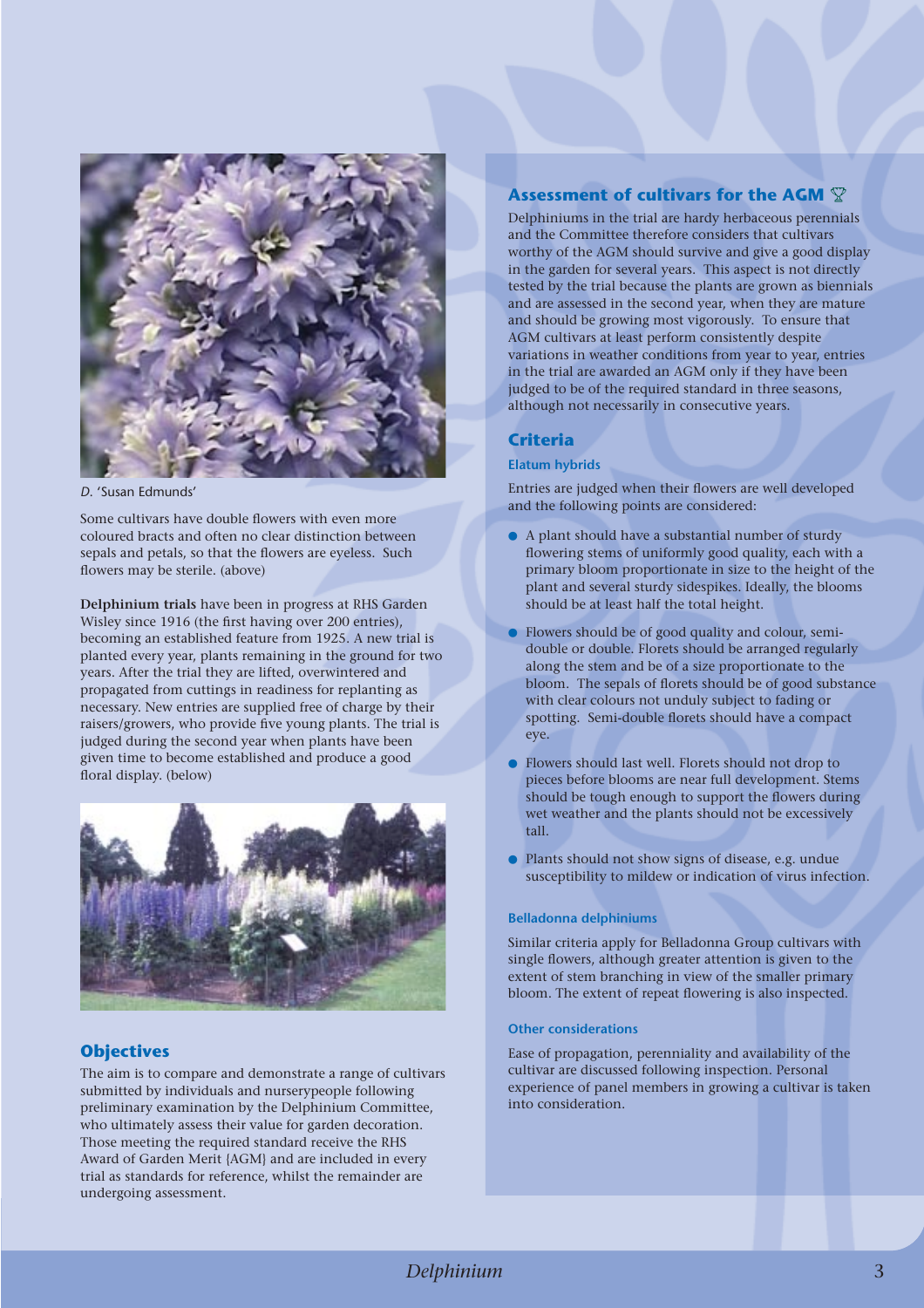## Award of Garden Merit Delphiniums



|                         | <b>Cultivar</b>            | <b>AGM</b> | <b>Floret</b><br>colour   | <b>Eye colour</b>    | <b>Flower</b><br>season | Ht cm | <b>Spike</b><br>length | <b>Supplier</b> |
|-------------------------|----------------------------|------------|---------------------------|----------------------|-------------------------|-------|------------------------|-----------------|
| $\mathbf{T}$            | D. 'Constance Rivett'      | 1998       | white                     | white                | mid                     | 135   | 70                     | 1 & 3           |
| $\overline{2}$          | D. 'Elizabeth Cook'        | 2000       | white                     | white                | mid                     | 165   | 75                     | $\overline{2}$  |
| $\overline{\mathbf{3}}$ | D. 'Olive Poppleton'       | 2000       | white                     | honey                | mid                     | 180   | 85                     | 1 & 3           |
| 4                       | D. 'Sandpiper'             | 1993       | white                     | brown                | mid                     | 150   | 75                     | $\mathbf{1}$    |
| 5 <sup>1</sup>          | D. 'Atholl'                | 2001       | white                     | dark brown           | mid                     | 205   | 110                    | $\overline{2}$  |
| $6\phantom{1}$          | D. 'Lilian Bassett'        | 1995       | white                     | black                | mid                     | 145   | 75                     | $\overline{2}$  |
| $\overline{ }$          | D. 'Celebration'           | 2003       | pale cream                | brown                | mid                     | 220   | 65                     | $\mathbf{1}$    |
| 8                       | D. 'Sungleam'              | 1993       | cream                     | pale yellow          | mid                     | 190   | 55                     | 1 & 3           |
| 9 <sup>°</sup>          | D. 'Sunkissed'             | 2000       | pale yellow               | yellow               | mid                     | 170   | 80                     | $\overline{2}$  |
| 10                      | D. 'Claire'                | 1998       | pale pink                 | fawn                 | mid                     | 140   | 55                     | $\overline{3}$  |
| 11                      | D. 'Summerfield Miranda'   | 1994       | pale pink                 | pale brown           | mid                     | 180   | 85                     | $\overline{2}$  |
| 12                      | D. 'Our Deb'               | 1996       | pale pink<br>light purple | brown, streaked      | mid                     | 175   | 85                     | 2 & 3           |
| 13                      | D. 'Cherub'                | 2001       | pink/mauve                | white                | mid                     | 220   | 60                     | 1 & 3           |
| 14                      | D. 'Langdon's Royal Flush' | 1993       | magenta pink              | white                | mid                     | 200   | 75                     | $\mathbf{1}$    |
| 15                      | D. 'Rosemary Brock'        | 1993       | magenta pink              | dark brown           | mid                     | 170   | 75                     | $\mathbf{1}$    |
| 16                      | D. 'Lucia Sahin'           | 2001       | deep pink                 | dark brown           | mid                     | 200   | 90                     | 2 & 3           |
| 17                      | D. 'Conspicuous'           | 1993       | pale mauve & blue         | brown                | mid                     | 150   | 85                     | $\mathbf{1}$    |
| 18                      | D. 'Walton Gemstone'       | 1996       | pale lavender             | white                | mid                     | 190   | 85                     | $\mathbf{1}$    |
| 19                      | D. 'Emily Hawkins'         | 1993       | mauve                     | fawn                 | mid                     | 220   | 80                     | 2 & 3           |
| 20                      | D. 'Gillian Dallas'        | 1993       | blue violet               | white, violet flecks | mid                     | 210   | 90                     | 1 & 2           |

**30 31 32 33 34**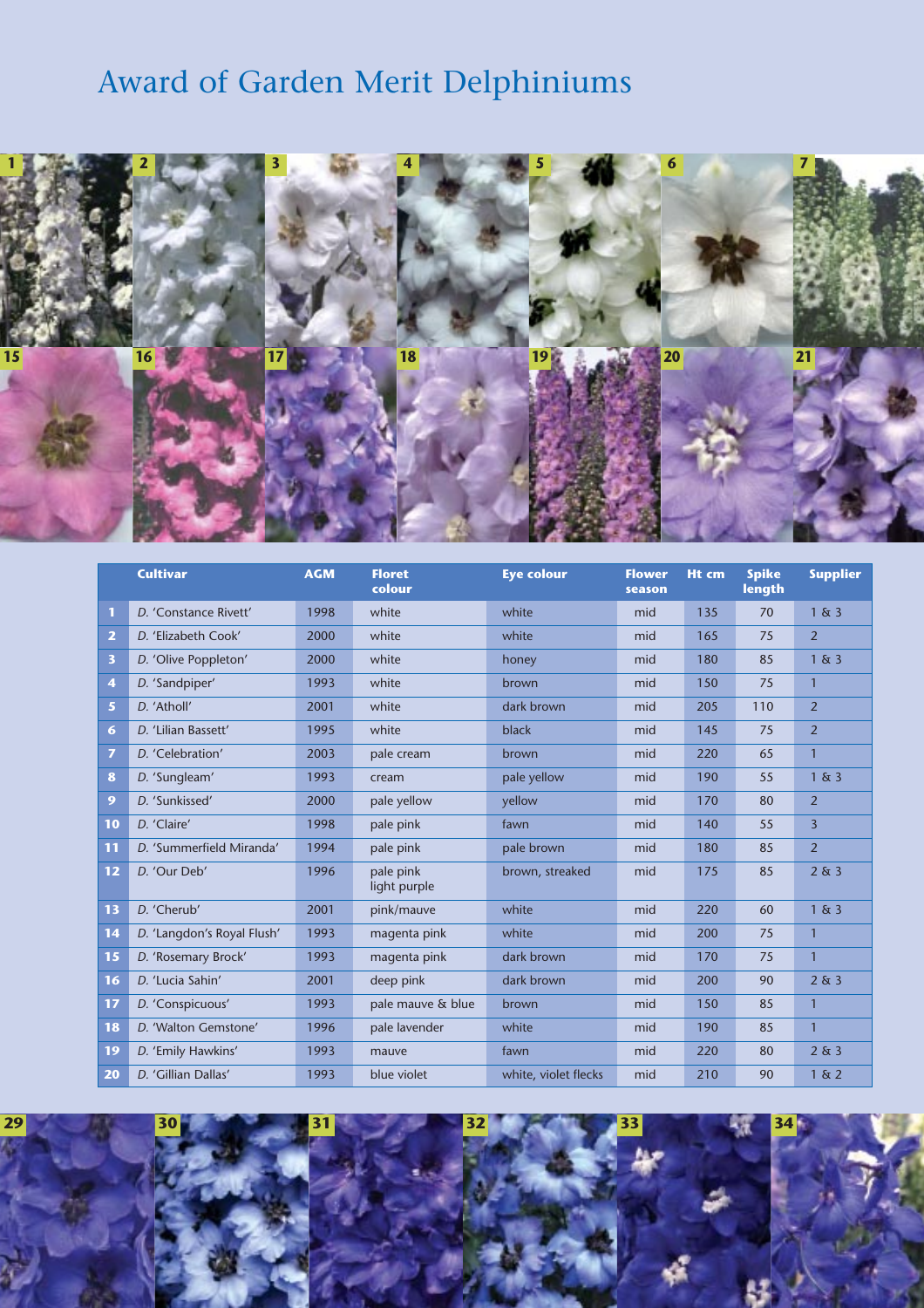**Early** flowering from mid-May to 7th June **Mid** from 7th June to 30th June<br>**Late** July **Late** 

#### **Suppliers**

- Blackmore and Langdon, Stanton Nurseries, Pensford, Bristol BS39 4JL
- John Barrington, Newport Mills Nursery, Wrantage, Taunton, Somerset TA3 6DJ
	- Rougham Hall Nurseries, Ipswich Road, Rougham, Bury St Edmunds, Suffolk IP30 9LZ
	- Widely available, see *RHS Plant Finder*



|    | <b>Cultivar</b>        | <b>AGM</b> | <b>Floret</b><br>colour | <b>Eye colour</b>   | <b>Flower</b><br>season | Ht cm | <b>Spike</b><br>length | <b>Supplier</b> |
|----|------------------------|------------|-------------------------|---------------------|-------------------------|-------|------------------------|-----------------|
| 21 | $D.$ 'Min'             | 1994       | blue lavender           | dark brown          | mid                     | 160   | 105                    | 1 & 3           |
| 22 | D. 'Oliver'            | 1998       | blue & mauve            | black               | early                   | 150   | 90                     | $\overline{2}$  |
| 23 | D. 'Tiddles'           | 1993       | greyed violet           | near double         | mid                     | 180   | 90                     | $\mathbf{1}$    |
| 24 | D. 'Spindrift'         | 1993       | blue/mauve/<br>green    | white               | early                   | 150   | 90                     | $\mathbf{1}$    |
| 25 | D. 'Blue Dawn'         | 1993       | pale blue               | dark brown          | mid                     | 240   | 125                    | $\mathbf{1}$    |
| 26 | D. 'Loch Leven'        | 1993       | pale blue               | white               | early                   | 150   | 80                     | $\mathbf{1}$    |
| 27 | D. 'Lord Butler'       | 1993       | blue                    | white               | mid                     | 150   | 75                     | $\mathbf{1}$    |
| 28 | D. 'David Mannion'     | 2003       | bright gentian blue     | black               | mid                     | 155   | 80                     | $\overline{3}$  |
| 29 | D. 'Fenella'           | 1993       | gentian blue            | black               | mid                     | 165   | 90                     | 1 & 3           |
| 30 | D. 'Langdon's Pandora' | 2003       | mid blue                | black, blue striped | mid                     | 240   | 100                    | $\mathbf{1}$    |
| 31 | D. 'Faust'             | 1993       | dark blue               | black               | mid                     | 220   | 110                    | 1 & 3           |
| 32 | D. 'Galileo'           | 2002       | violet blue             | brown black         | mid                     | 180   | 80                     | $\overline{2}$  |
| 33 | D. 'Blue Nile'         | 1993       | dark blue               | white               | mid                     | 180   | 85                     | 1 & 3           |
| 34 | D. 'Völkerfrieden' B   | 2003       | dark blue               | purple              | early                   | 165   | 45                     | $\overline{4}$  |
| 35 | D. 'Atlantis' B        | 2000       | violet blue             | blue/white          | early                   | 140   | 65                     | $\overline{4}$  |
| 36 | D. 'Can-can'           | 1999       | purple and blue         | double              | mid                     | 190   | 75                     | 2 & 3           |
| 37 | D. 'Cassius'           | 1996       | dark blue & purple      | brownish black      | late                    | 200   | 80                     | $\mathbf{1}$    |
| 38 | D. 'Giotto'            | 1993       | purple & dark blue      | light brown         | mid                     | 170   | 80                     | $\overline{2}$  |
| 39 | D. 'Bruce'             | 1993       | deep violet             | dark brown          | mid                     | 210   | 95                     | 1 & 3           |
| 40 | D. 'Michael Ayres'     | 1998       | purple                  | brown               | early                   | 180   | 80                     | 1 & 3           |

 **37 38 39 40**

**B** = Belladonna Group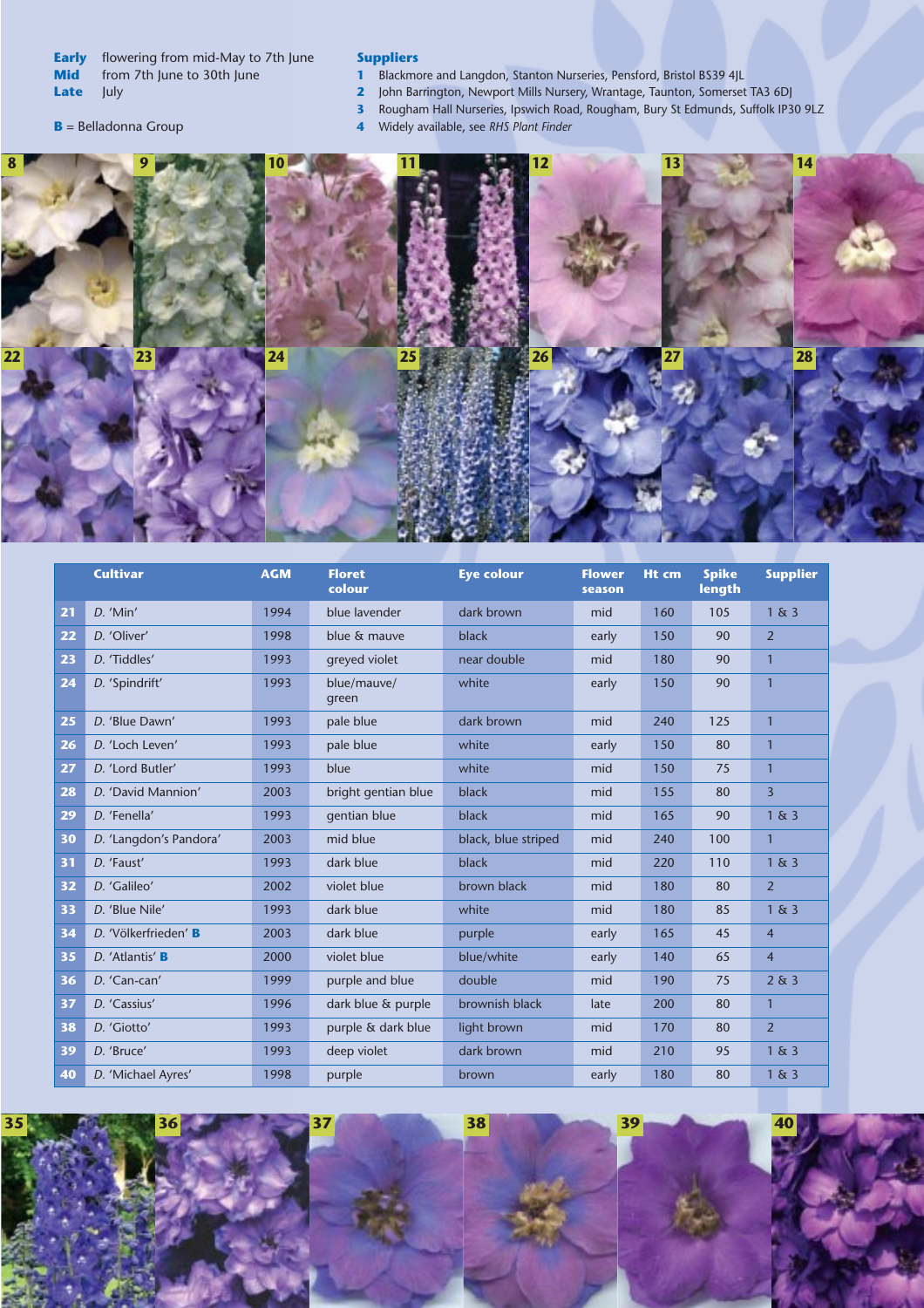## Background information

## **New entries and developments**

There are three entries of particular interest in the 2004 trial. The first is *Delphinium* 'Susan Edmunds' which bears large, fully double blooms. It was brought to Wisley by Mr Edmunds, an RHS member, and exhibited to the Delphinium Committee as an unusual self-sown seedling which had appeared in his garden. Two plants were pre-assessed and proved so good that the cultivar was subsequently included in trial. It has since been taken to Holland, micropropagated and is available from Thompson and Morgan through their mail order catalogue. The second is *D.* 'Tiger Eye' which has beautiful florets with a very unusual patterned eye. Finally, *D.* 'Liz Pelling', raised and introduced by Ronnie Watts (Associate of Honour RHS, committee member and current President of the Delphinium Society), is an attractively coloured fully double cultivar, in the style of it's famous parent *D.* 'Alice Artindale', much loved by flower arrangers and gardeners.





*D*. 'Tiger Eye' *D*. 'Liz Pelling'

A number of named delphiniums propagated from cuttings and protected by Plant Breeders' Rights are to undergo preliminary assessment by the Committee in 2004 as they are becoming increasingly available from garden centres. These include *D.* 'Coral Sunset', *D.* 'Darwin's Blue Indulgence', *D. '*Darwin's Pink Indulgence', *D.* 'Delft Blue', *D.* 'La Bohème', *D.* 'Merel', *D.* 'Purple Ruffles', *D.* 'Sarita', *D.* 'West End Blue' and *D.* 'Wishful Thinking'.

## **Cultivation**

Delphiniums enjoy a sunny open situation, in well-drained soil, which has been prepared by adding well-rotted compost and general fertiliser such as blood fish and bone or 'Growmore'. Spring is the best time for planting, watering in thoroughly and then subsequently at regular intervals, particularly during hot weather. Established plants benefit from an annual top dressing of a general fertiliser and mulching helps to reduce water loss. Staking is recommended using commercially available supports or canes, three per plant, with garden string creating a cage to reduce weather damage. Avoid tying spikes directly to the cane as this may well result in blooms being snapped off.

## **Pests and diseases**

Powdery mildew can be a problem, purple-flowered cultivars being most susceptible. It is encouraged when plants are planted too closely together reducing satisfactory airflow, particularly in hot, dry weather. It is inevitably intensified in trial situations where there is a concentration of one species. Use of a systemic fungicide is recommended before buds break.

## **Propagation**

*Ashley Ramsbottom, Research and Propagation Supervisor, RHS Garden Wisley*



#### **Cuttings**

The technique described has been developed at Wisley since the 1980s to produce delphiniums for trial. Cuttings can be taken from garden plants when the young growth is 7-10cm long, usually between March and April. Alternatively plants can be lifted in January, potted into moist peat and forced into early growth at 14°C. One-year-old potted plants give the best cuttings, appearing after 14 days.

- **1** Choose clear white, firm shoots, 7-10cm long; remove as close to the crown as possible avoiding hollow or blackened material which would probably rot.
- **2** Clean the cut, removing all soil with a soft brush and water. Remove lower leaves retaining the tip and one leaf.
- **3** Dip into fungicide, using an appropriate one recommended by your garden centre.
- **4** Transfer to 12.5cm half pots half-filled with perlite.
- **5** Place pots in a tray so that their base sits in water.
- **6** Maintain at 14°C in a well-lit position out of direct sunlight.
- **7** Cuttings taken in January will take 4-6 weeks to root, those in March less than 4 weeks. Check regularly removing any damaged material.
- **8** When rooted, pot on into 9cm pots, using John Innes No.2 with 10% perlite, placing them high and firm and kept on the dry side until roots are well established, after which plants should be stopped to encourage breaking from the base.
- **9** Harden off and plant out in May.

It is important to look for pests and diseases at all stages of propagation including root rot which can affect stock plants, mildew, red spider mite, caterpillars, snails and slugs and any indication of virus showing as stunted or deformed plants.



Prepared cutting



Cuttings in perlite **Rooted cutting**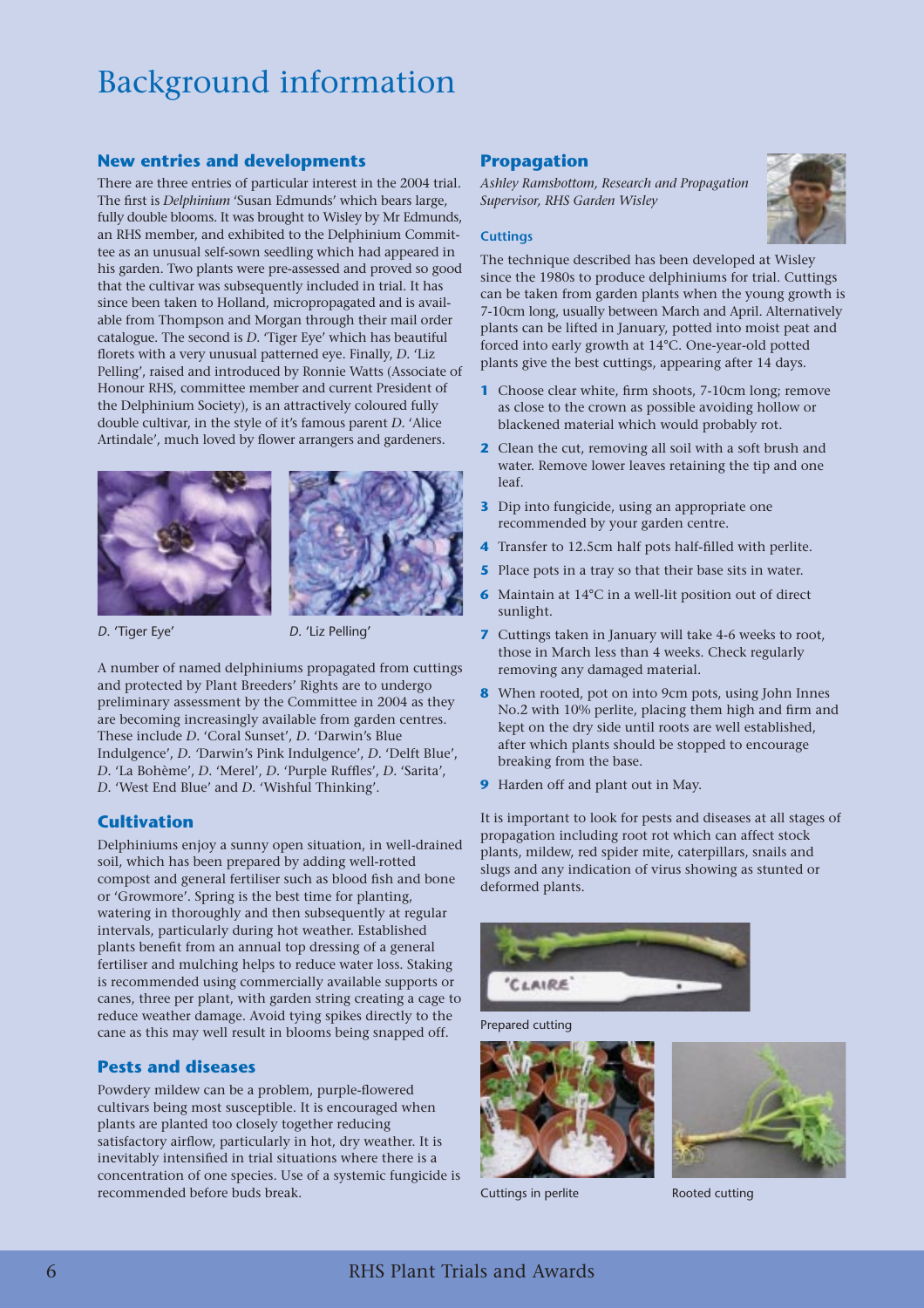#### **Seed**

- **1** Sow in late January on the surface of proprietary seed compost, cover with black polythene and maintain at  $16^{\circ}C$
- **2** After 10 days, when germination has started, remove polythene and cover seed with fine vermiculite.
- **3** When big enough to handle, prick off into 9cm pots.
- **4** Harden off gradually, plant out in May or early June.

#### **Division**

Plants can also be lifted from the border in March to April and divided using a sharp knife. Washing the crown will help to expose any areas of rot, which should be discarded, healthy pieces can then be collected by making downward cuts. However this is generally thought to be less successful than propagation by cuttings, which helps to reduce effects of disease.

## **Use of delphinium in the garden**

*David Jewell, Floral Ornamental Superintendent, RHS Garden Wisley*

During early to mid summer delphiniums earn their place within garden borders, particularly when surrounded by herbaceous perennials. Fertile soil, good drainage and correct



nutrition are all important; so too is staking, which is crucial. It should be unobtrusive, providing good support, yet allow long stems to flex and move with the wind. Careful placement is also required so that as the first main flush of flowers fade, surrounding perennials e.g*. Phlox,* can act as a 'follow on' and avoid creating gaps amongst the plantings.

Delphiniums offer height and command attention as the eye is drawn towards them. They are very effective as individual or repeat accent plantings. At Wisley the pale blue *D.* 'Blue Dawn' is glorious against a billowing mass of white *Crambe cordifolia* flowers. Nearby a more subtle association can be seen, with the softer blue *D.* 'Lord Butler', *Eryngium × tripartitum* and the glaucous foliage of *Crambe maritima*.

Stronger flower colours associate well with the dark deep blue *D.* 'Faust', for example the yellow of *Lysimachia punctata* and red *Persicaria amplexicaulis* 'Blotau'.

The plant associations may vary or change but the delphinium will always remain an aristocrat on the garden scene.

## **Delphinium Committee**

Responsible for assessing and judging the trials, the Delphinium Committee is made up of plantsmen, nurserymen, experts and enthusiastic amateurs who give their time voluntarily to promote garden plants for gardeners. It includes representatives of the RHS and The Delphinium Society.



## **Chairman:** Les Cooper

**Vice Chairman:** David Bassett

#### **RHS Representatives:**

Ian Butterfield Roger Holland Duncan McGlashan David Penny Clive Rowe Kees Sahin Graham Talbot Ronnie Watts Maurice Woodfield

John Langdon Rosemary Langdon

**Delphinium Society Representatives** Shirley Bassett Allan Cook Ray Joslyn John Thirkell John Tombleson

**Secretary:** Susan Grayer

**Registration of delphinium cultivar names**

The Royal Horticultural Society is the International Cultivar Registration Authority (ICRA) for delphiniums. It is recommended that all new cultivars are registered and no award for any delphinium cultivar can be confirmed unless the cultivar name has been accepted by the ICRA. Forms may be obtained from: Dr Alan Leslie, Principal Registrar, RHS Garden, Wisley, Woking, Surrey GU23 6QB

## **Acknowledgements**

Photographs by Dr D Bassett and Graham Titchmarsh (Herbarium Photographic Records, © Royal Horticultural Society).

**Dr David Bassett** a Lecturer in Chemistry at Imperial College until retirement, has been an active grower of delphiniums since 1965. He joined the Delphinium Society in 1967 after visiting the RHS Westminster shows on his way home from work. Ronald Parrett's book on delphiniums encouraged him to begin hybridising delphiniums and the violet florets and fawn eye of *D.* 'New Zealand' provided an objective. *D*. 'Emily Hawkins' was the first result, being introduced in 1980, and was followed by a number of other cultivars, including the dusky pinks *D*. 'Rosemary Brock' and *D.* 'Summerfield Miranda', which have an AGM. David has been a member of the Delphinium Committee since 1982.

## **Further reading and information**

Booth, P. (ed) (2003) *The Delphinium Garden*. The Delphinium Society. Available from the RHS Bookshop 01483 211320.

Delphinium membership enquiries should be addressed to the Membership Secretary, Mrs S E Bassett, Summerfield, Church Road, Biddestone, Chippenham, Wiltshire SN14 7DP.



Dr David Bassett



Wendy Wesley, Trials Recorder